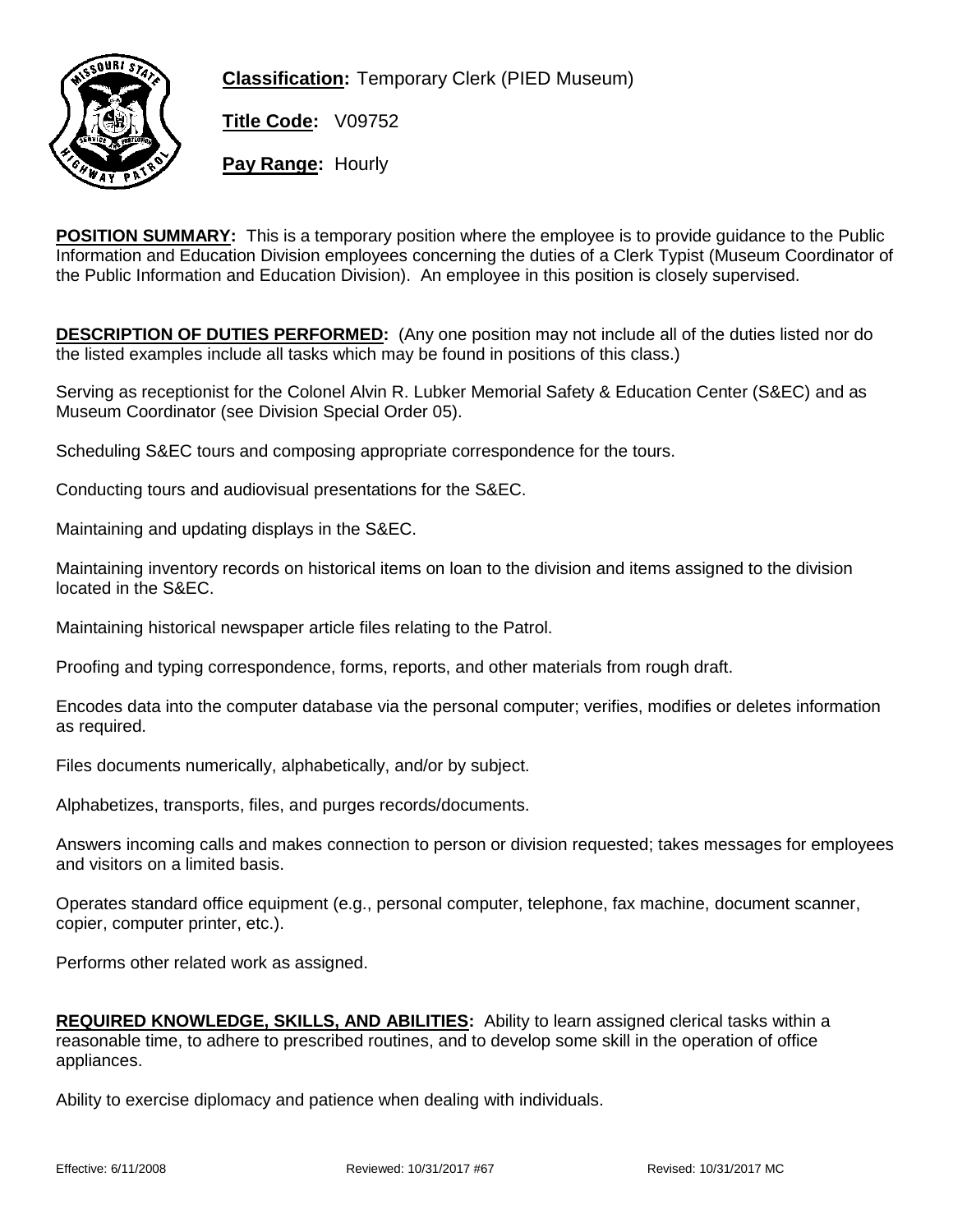## **Classification:** Temporary Clerk (PIED Museum) **Page 2** Page 2

Ability to deal with individuals from a variety of ethnic and educational backgrounds.

Ability to exercise judgment and discretion.

Ability to represent the department with a courteous, helpful, and business-like attitude in all telephone and personal contacts.

Ability to read English effectively.

Ability to operate basic office machines to include the operation of a personal computer.

Ability to perform data entry.

Ability to sit in front of a personal computer and perform data entry for extended periods of time.

Ability to alphabetize, transport, file, and purge records/documents.

Ability to follow oral and written instruction.

Ability to proofread and edit computer entries.

Ability to establish and maintain records and files (both electronic and hardcopy).Extensive knowledge

Ability to type 40 words per minute with ten (10) errors or less.

Ability to operate basic office equipment as detailed in the description of duties.

Ability to handle restricted and confidential information in a professional manner and maintain the information as such.

Ability to work under pressure.

Ability to communicate in English clearly and concisely, both orally and in writing.

Ability to establish and maintain harmonious working relations with others.

Ability to work with material that may be of a sexual nature relating to criminal activity (e.g., written material, photographs, and/or verbal language, etc.).

Ability to work hours as assigned.

**MINIMUM EXPERIENCE AND EDUCATION REQUIRED:** (The following represents the minimum qualifications used to accept applicants, provided that equivalent substitution will be permitted in case of deficiencies in either experience or education.)

Possession of a high school diploma or equivalent.

Possess the skill to type at a rate of 40 words per minute with ten (10) errors or less.

## **FLSA STATUS:** Non-Exempt